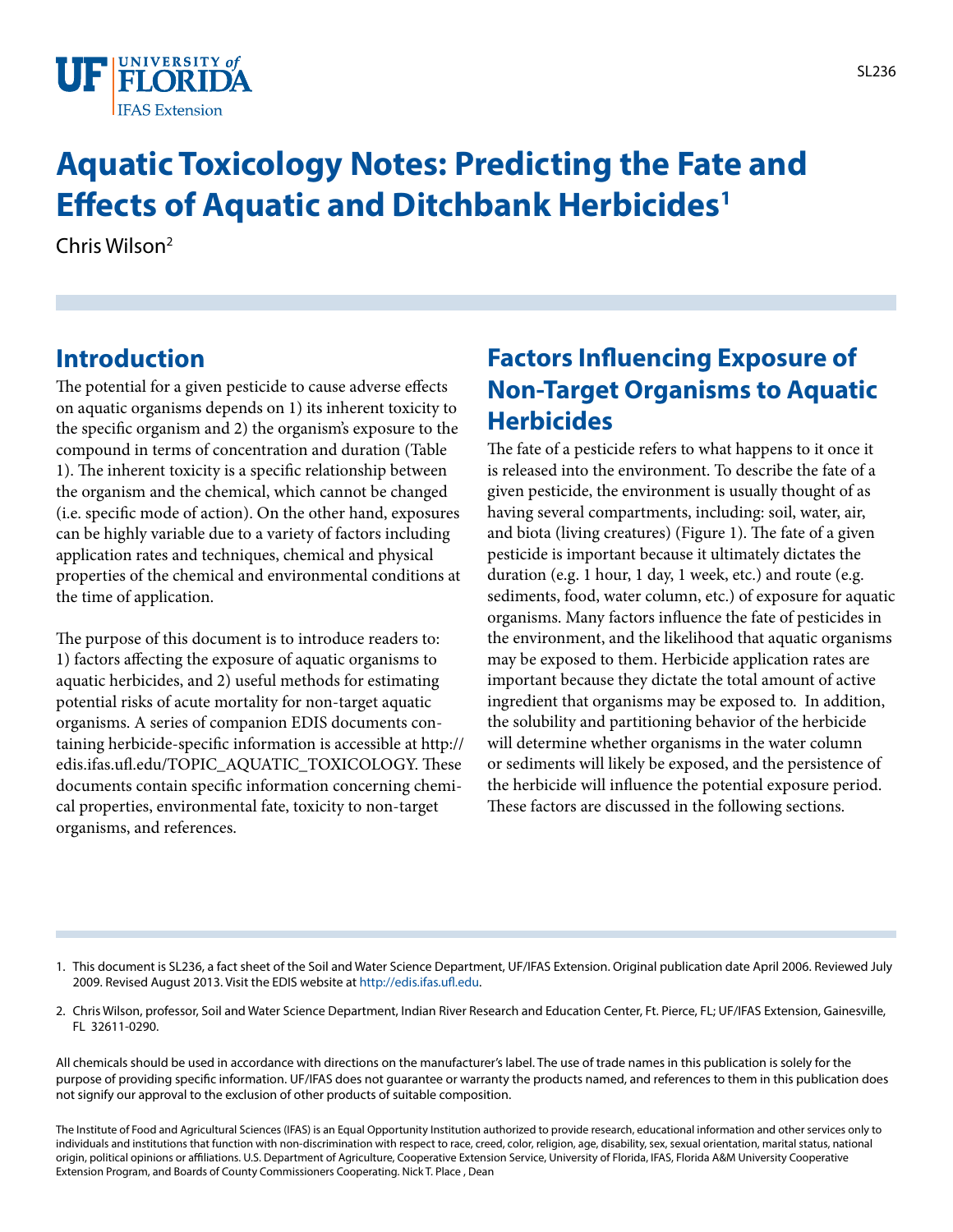

Figure 1. Distribution of a pesticide between the different environmental compartments.

### **Water Solubility**

Water solubility refers to the amount of the pesticide that will completely dissolve in a given volume of water. When a solid or liquid completely dissolves in water, the resulting liquid mixture is clear with no suspended materials present. This is one of the most important properties influencing the presence of a pesticide in the water column. The typical units for expressing solubility are:

- $g/L$  ( $\sim$  parts per thousand)
- mg/L ( $\sim$  parts per million)
- $\mu$ g/L (~ parts per billion)

Note equivalents,

- 1 g/L=1,000 mg/L = 1,000,000  $\mu$ g/L
- 1 mg/L=0.001 g/L = 1000  $\mu$ g/L
- 1  $\mu$ g/L=0.001 mg/L = 0.000001 g/L

Because solubility is affected by temperature, solubility values are usually reported with the temperature at which they were measured. Pesticides having large water solubility values dissolve to a greater extent relative to those with smaller solubility values. For instance, a pesticide with a water solubility value of 33,000 mg/L at 80° F is 1000 times more soluble than one with a solubility of 33 mg/L at 80° F.

## **Partitioning Behavior**

Once the herbicide is applied to the water or to surrounding ditch banks, it will preferentially move or transfer into one or more of the environmental compartments depending on the physical and chemical properties of the herbicide and the environment. By definition, partition refers to the act or process of distributing something into different phases or compartments. Two major partitioning routes influencing the fate of pesticides are 1) partitioning between soil/ sediments and water, and 2) partitioning between soil/sediments/water and air. These concepts are discussed below.

#### **Soil-Water Partitioning**

When an herbicide is applied directly to the soil (ditchbanks) or water, some of it will preferentially sorb (stick) to soil particles, particularly organic matter (OM), and some will dissolve and mix with the water. The process of sorption greatly influences the partitioning of some chemicals into the soil and sediment environmental compartments. Sorption is a general term referring to the physical associations of an herbicide with the surface (adsorption) and the interior (absorption) of solid matrices. The sorptive properties of herbicides vary greatly. Those that are less strongly sorbed may be slowly released back into the water column through the process called desorption. Sorption can also influence the susceptibility of the herbicides to degradation processes in the environment by removing them from or attracting them to active degradation zones. The partitioning coefficient  $(\mathrm{K}_{\mathrm{d}})$  is an indicator of the sorptive properties of a pesticide (Figure 2). This value is calculated from experiments where a soil and water is mixed into a slurry along with the pesticide. Once equilibrium is achieved, the concentration of pesticide associated with the solids and dissolved fractions are measured. The  $\mathrm{K}_{_{\mathrm{d}}}$  is then calculated as, [sorbed pesticide concentration] / [pesticide concentration in solution]



Figure 2. The partitioning coefficient  $(K_d)$  estimates the relative distribution of a pesticide between the sorbed and dissolved states.

 $\mathrm{K}_\mathrm{d}$  values for a given herbicide, especially nonpolar compounds, can be used to qualitatively predict whether it will preferentially partition into the water column or sediments and soil (ditchbanks) using the following criteria:

- $K_d = 1$ ; Equally distributed between solid and water
- $K_d > 1$ ; More than 50% likely present in sorbed states
- $K_d \gg 1$ ; Most present is highly sorbed, very little in soluble state (water)
- $K_d$  < 1; More than 50% likely present in soluble state (water column)
- $K_d \ll 1$ ; Most present in highly soluble state, very little sorbed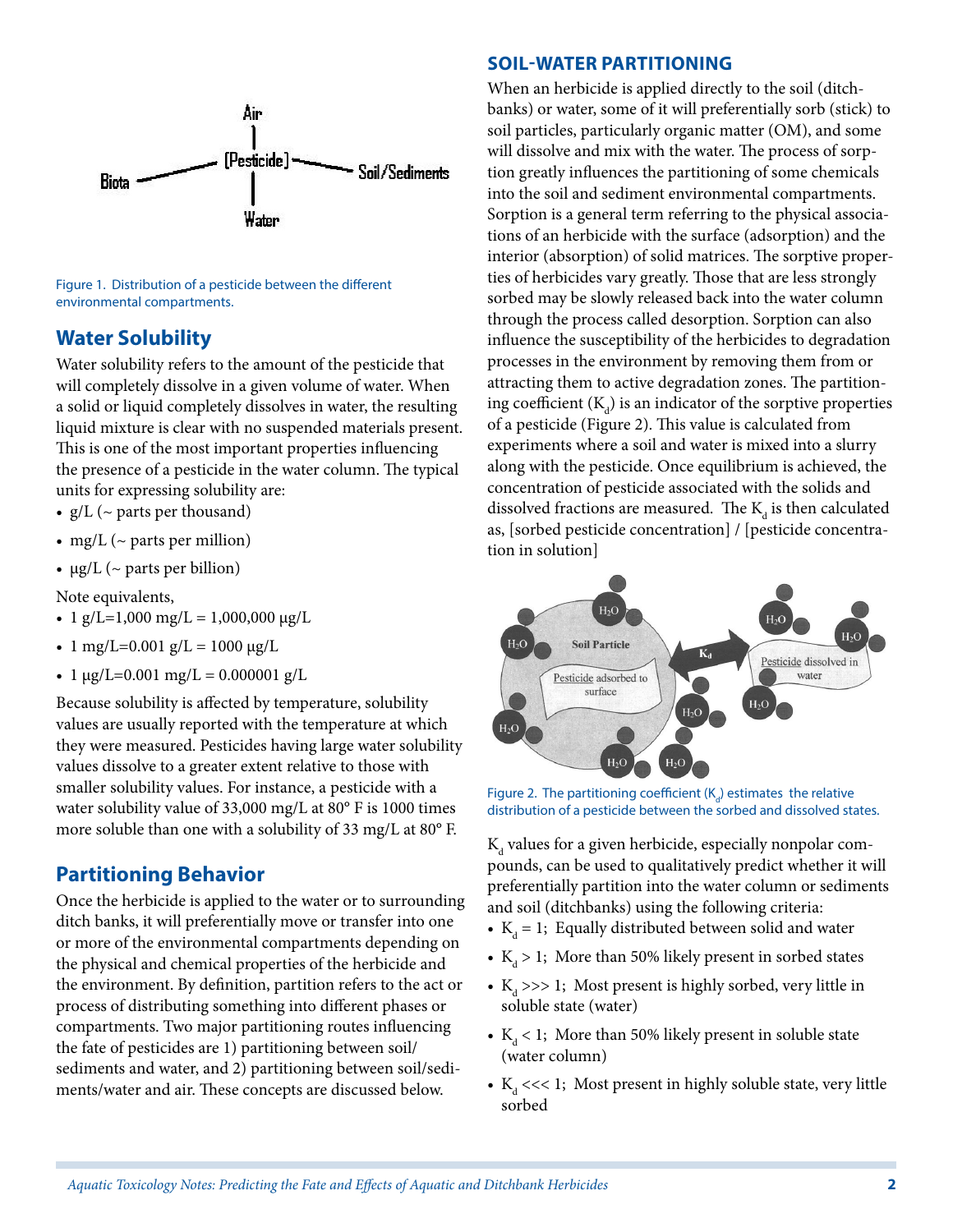For nonpolar pesticides, sorption is primarily related to associations with organic materials in the soil and sediments. Because of the importance of organic carbon, the Organic Carbon partitioning coefficient  $(K_{\alpha})$  is more commonly reported. The  $K_{\alpha}$  is derived as,

 $K_d / F_{oc}$  (% organic carbon in soil)

If one has the  $K_{\alpha}$  for one soil-pesticide combination (reported in literature), the  $\mathrm{K}_{\mathrm{d}}$  for other soil types can be estimated by multiplying the  $K_{oc}$  by the fraction (%) of soil organic carbon ( $K_{oc}$  x  $F_{oc}$ ). For a given nonpolar pesticide, sorption increases as the soil/sediment organic carbon content increases. Thus, pesticide leaching in ditch bank soils with high OM is expected to be slower compared to soils low in OM due to increased sorption. Pesticides with a  $K_{\text{oc}}$  or  $K_{\text{d}} = 0$  do not sorb to soil/sediment, and would likely move with the water in a totally dissolved state.

While sediments and soils are similar in many ways, it is important to note that pesticides may interact with each in very different fashions. Possibly contributing to the different behaviors is the increased amorphous material and organic matter content found in many sediments as opposed to soils.

The use of  $K_{\alpha}$  for estimating sorptive potential is appropriate for nonpolar pesticides, and assumes that all partitioning is influenced primarily by hydrophobic (water-hating) interactions with insoluble organic materials. This may not be the case with ionizable pesticides. Ionizable pesticides are those in which the uncharged, neutral form is capable of gaining or losing protons, resulting in a change into cationic (positively charged) or anionic (negatively charged) forms relative to pH. Pesticides capable of ionization are typically indicated by the presence of  $\rm pK_{a}$  or  $\rm pK_{b}$  values. When not in the neutral state, pesticides having a  $\rm{pK}_{a}$  will be anionic; while those with a p $\mathrm{K}_{\mathrm{b}}$  will be cationic. A summary of the expected environmental behavior of ionizable pesticides is shown in Table 2. Consult Wauchope et al. (1992) for a more thorough discussion.

Sorption mechanisms for these pesticides include:

- 1.binding of cations (positively charged herbicides) to negatively charged sites on clay surfaces (very strong interaction)
- 2.binding of anions (negatively-charged herbicides) to soil anion-exchange sites (a very weak interaction)

3. chemical specific binding mechanisms.

#### **Soil/Water-Air Partitioning**

One other partitioning behavior affecting exposure of nontarget organisms is between the solid or liquid state and air. This behavior is primarily influenced by the vapor pressure or volatility of the pesticide. Volatility is the tendency for a liquid or a solid to change into a gas. It describes how quickly a liquid will evaporate when it is in contact with air. Highly volatile chemicals are easily lost to the atmosphere. Chemical volatility is generally inversely related to water solubility (i.e. highly water soluble compounds are not very volatile and vice versa).

## **Environmental Persistence**

The persistence of the herbicide in the environment refers to how long it remains in a biologically active or inactive (for degradation products) form. The typical measure of persistence is called the half-life  $(T_{1/2})$ , or the amount of time needed for half of the chemical to disappear. The  $T_{1/2}$ of pesticides is highly variable. In fact, the same pesticide may have a very different  $T_{1/2}$  in various environments. Persistence increases as the  $T_{1/2}$  increases, and is highly influenced by the susceptibility of the herbicide to a variety of degradative processes such as: photodecomposition, microbial decomposition, and chemical degradation. These are discussed below.

#### **Photodecomposition**

Photodecomposition reactions account for the degradation of many herbicides in both aquatic and terrestrial environments. These reactions require absorption of light energy by the herbicide molecule in order to progress. Substances that absorb UV light in the spectral region of sunlight (Wavelengths>290 nm) may either (1) undergo direct photolysis, or (2) undergo indirect photolysis in which other constituents in the water absorb the light energy, which is either transmitted to the herbicide (sensitization) or leads to the formation of reactive species that enter into chemical reactions. Water turbidity (the presence of suspended sediments and foreign particles) directly affects light penetration into the surface water, and indirectly affects light absorption by the herbicides. Thus, the half-life for an herbicide that is normally readily photodegraded may be extended when applied in conditions where light penetration into the water column is limited. This increased half-life may also extend the exposure time for aquatic organisms.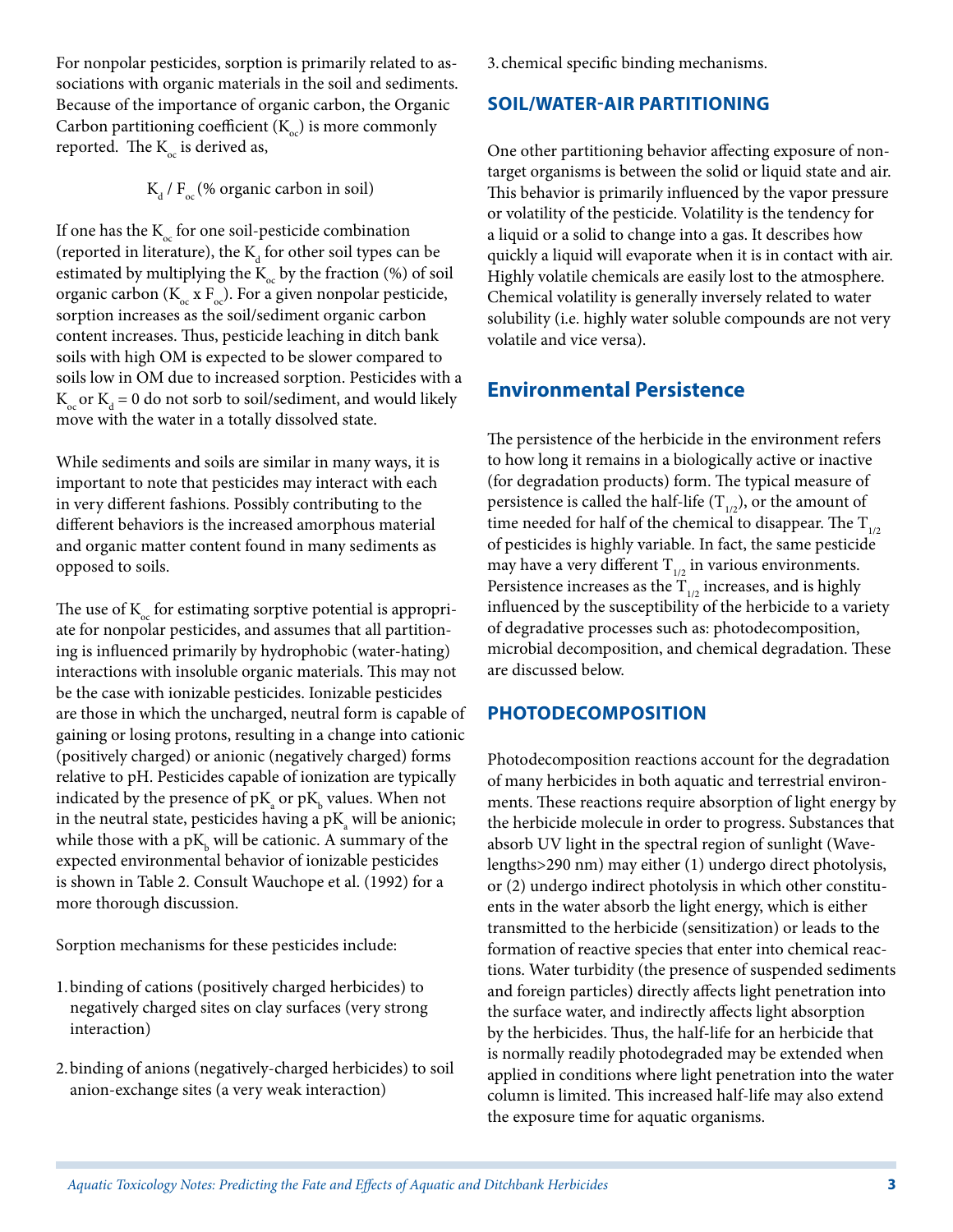#### **Microbial Decomposition**

The uppermost sediment layer in a surface water body is the most biologically active area, and encompasses the primary reaction zone for sorptive and microbially-mediated degradative processes. Microbial populations within the uppermost strata may be 10 times greater than in lower strata (i.e., 1 meter). As a result of microbial respiration, dissolved oxygen concentrations decrease causing changes in localized water chemistry. These changes in chemistry favor the accumulation of organic matter, which provides additional adsorbent and an energy source for microbial respiration and possible degradation of some pesticides.

#### **Water Chemistry**

Water pH can affect the adsorption of some pesticides to sediments, especially those that are ionizable (have a pK value). Lake water sometimes possesses higher pH values than the incoming water. As a result, weakly basic pesticides such as substituted ureas (i.e. diuron), and acidic herbicides (i.e. 2,4-D) may desorb from sediment/soil complexes. Often, pH values approaching the pK of specific compounds results in maximum adsorption to organic matter. Changes in pH may also result in increased desorption of pesticides from sediments and in some cases pH has no effect on adsorption/desorption phenomena. Basic compounds are sorbed most strongly when the surface acidity of the soil/sediment particle is 1 to 2 pH units lower than that of the lowest pK value of the molecule. In addition to its influence on sorption, pH also stimulates hydrolysis of some pesticides. Hydrolysis refers to the breakdown of the active ingredient by reactions with water molecules.

#### **Limnology**

Pond characteristics such as water body size, depth, thermal stratification, and lake age can have important effects on mixing, water chemistry, and sediment distribution within the water body. The effects on mixing are especially important during herbicide applications. If the water is not well mixed, herbicide concentrations may be much higher in the uppermost strata, possibly intensifying toxicity to target and non-target organisms. Stratification within ponds may also change the water chemistry due to the lack of oxygen exchange to bottom areas. The resulting conditions may increase or decrease degradation of specific herbicides. Sediment distribution effects are especially important relative to the input of pesticide-containing soil eroded

from ditchbanks and other areas. In this case, the sorbed complexes segregate on a particle size basis with the largest sized particles remaining close to the runoff inflow points and the smaller sized particles moving progressively farther from the inflow point based on decreasing density. Clay distribution is usually more uniform in small ponds that are subjected to large inflows of runoff and no stratification. These clay particles eventually settle to the bottom and distribute vertically according to size.

## **Aquatic Toxicology Basic Principles**

Aquatic toxicology can be defined as the study of the effects of potentially toxic chemicals on aquatic organisms, with special emphasis on the harmful effects. Historically, this discipline has used toxicity tests to identify the harmful effects. Standard tests evaluate dose-response relationships (toxicity at different concentrations) and mechanisms of action in a variety of organisms that are representative of different ecosystem niches. These tests may evaluate the response of individuals or populations to varying concentrations of the chemical. The dose-response relationship is based on the following three assumptions: 1.The response (toxicity) is due to the chemical

- administered
- 2.The magnitude of the response (toxicity) is related to the dose
- 3.There exists both a quantifiable method for measuring and a precise means of expressing toxicity.

#### **Types of Effects**

Effects may be of such minor significance that the organism can function normally. However, under stressful conditions (i.e., pH change, low dissolved oxygen, high temperatures, changes in hardness, etc.), the same chemical exposure may become very lethal. The toxicity of some chemicals may also be enhanced or mitigated in the presence of other chemicals. In addition to killing the organisms, some pesticides can have negative but non-lethal effects on individual organisms and populations, such as reduced reproduction, reduced mobility to escape predation, or alterations in behavior.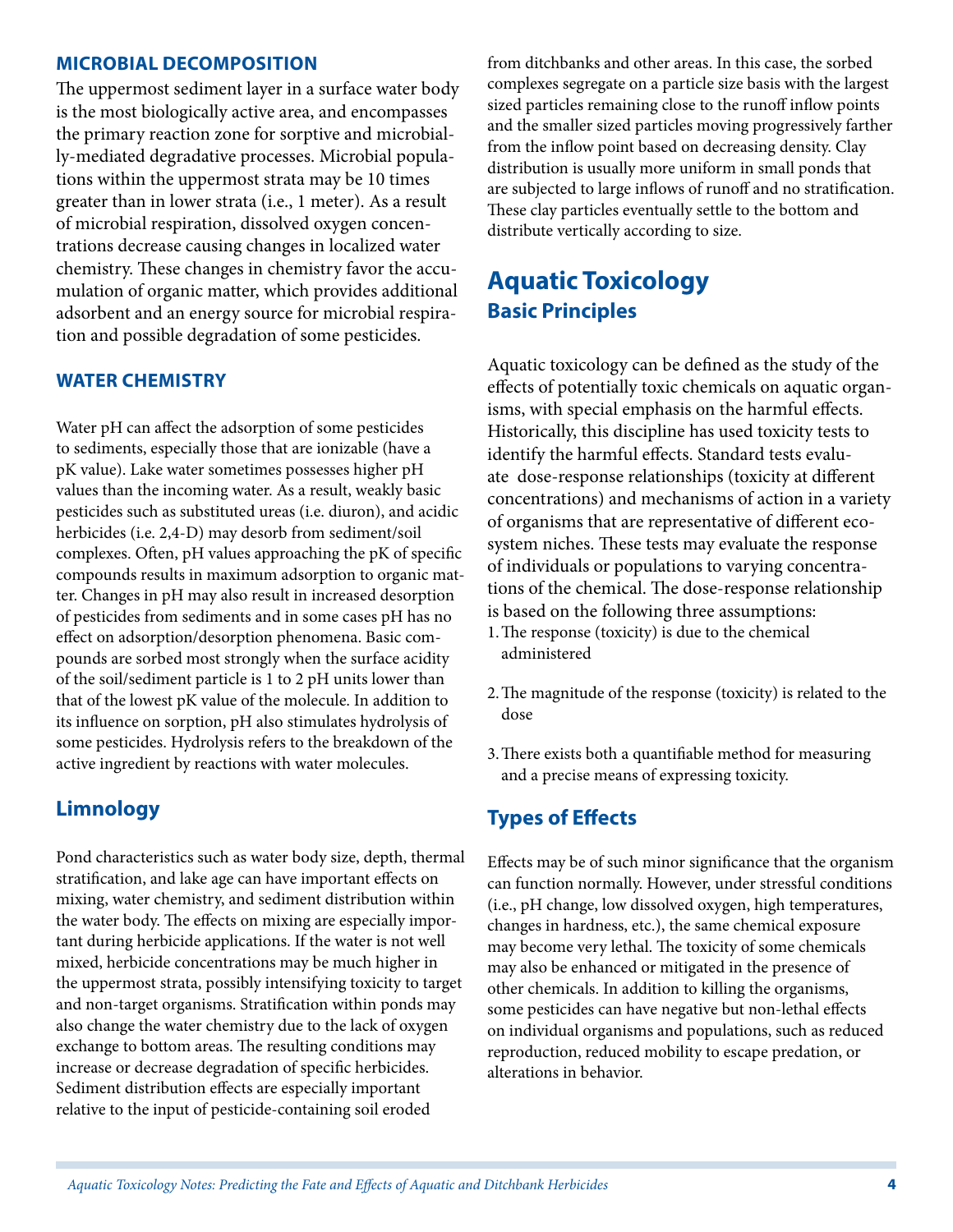### **Toxicity Measurement and Estimation**

One common measurement used to describe toxicity of pesticides to organisms is the  $LC_{50}$ , or the statistically derived concentration in water that can be expected to cause death in 50% of the animals exposed (Figure 3).



Figure 3. Sample toxicity curve showing water flea mortality. The sigmoidal line represents actual percent mortality. The  $LC_{50}$ = 9.2 µg/L in this example.

For estimation of non-lethal effects on processes such as growth and reproduction, the  $EC_{50}$ , or the statistically derived concentration in water that can be expected to cause a reduction of 50% in the process being measured, is used. Toxicity tests usually fall into one of two categories, acute or chronic. Acute tests are designed to evaluate the effects of pesticides on survival following exposures for a short period of their lifespan. Animals used in these tests are normally exposed for 24-, 48-, 72-, or 96 hours in order to estimate acute toxicity. In contrast, chronic toxicity tests evaluate effects over a significant portion  $(1/10<sup>th</sup>$  of lifetime or longer) of the organism's life span. These tests often evaluate sublethal effects on reproduction, growth, and behavior, as well as mortality. Relative to acute effects, chronic effects may occur following exposures to lower concentrations of the pesticide. This chronic toxicity information is not always readily available because of the considerable expense associated with testing.

## **Standard Toxicity Testing Organisms**

It is important to recognize that toxicity data will not always be available for all potential species in a given environment.

Given this limitation, the overall objective of test organism selection is to choose surrogates that are representative of the major ecosystem components. Aquatic algae and plants are representative of organisms that convert sunlight to carbon-based energy (the base of the food chain). Invertebrate species such as scuds and water fleas feed on algae and decaying plant materials and bacteria. These organisms are an important food source for larger invertebrates and fish. Fish species serve as an important source of food for a variety of larger fish, birds and mammals. Fathead minnows and sunfish often represent temperate warm-water fish, and trout represent cold-water fish species.

A listing of commonly used species in North America is provided in Tables 3, Table 4 and Table 5, along with a brief description of the significance of each. Of those listed, several organisms are more routinely used for estimating pesticide toxicity because of their sensitivities, ease of culturing, and because much is known about their life histories (i.e. physiology, genetics, behavior, etc.). These organisms include: water fleas (*Daphnia* sp*.*), fathead minnows (*Pimephales promelas*), bluegill (*Lepomis macrochirus*), rainbow trout (*Oncorhynchus mykiss*/*Salmo gairdneri*), mysid shrimp (*Mysidopsis* sp*.*), and sheepshead minnow (*Cyprinodon variegatus*). The use of these surrogates assumes that organisms within a group will respond similarly, which may not always be the case (see "Note Uncertainty" section for more information).

## **Risk Estimation**

The risk of toxicity between a given herbicide and aquatic organism depends on the organism-specific, inherent toxicity of the compound and the concentration and duration of the exposure. The inherent toxicity is associated with the presence of a specific mode-of-action for causing toxic effects, and cannot be changed. The exposure concentration and duration can be affected by all of the processes discussed in the previous sections.

Herbicides labeled for application directly to aquatic systems or to ditch banks may be of special concern in aquatic systems because of the more direct exposure routes, compared to applications in a terrestrial situation. While the labels for these herbicides have been formulated to minimize potential toxicity in treated water bodies, it is important to recognize that there is a margin of safety associated with use of each at the labeled application rates; and that margin of safety can be significantly reduced with improper use.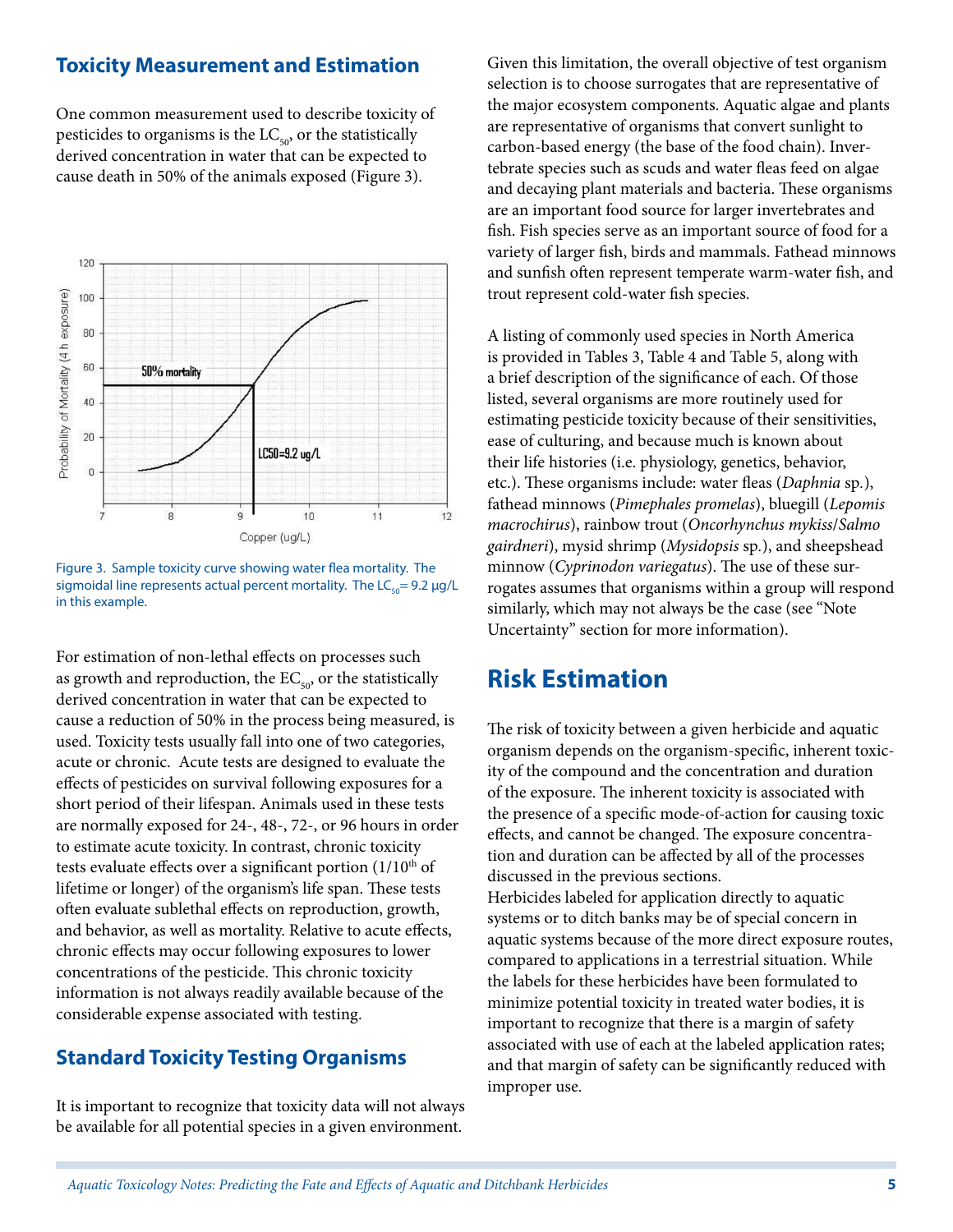There are several methods for estimating the potential risks of toxicity to non-target organisms. Below are descriptions of several common methods that may be useful for estimating risks to aquatic organisms.

*Note Uncertainty. Uncertainty refers to doubt associated with estimation. When trying to predict the ecological risks of any chemical to aquatic organisms, it is important to recognize sources of uncertainty within the estimate. Differing degrees of uncertainty exist for all aspects of a risk assessment, from estimating exposures to effects on the organism. Results of toxicity assays can be influenced by many factors including the initial health of testing-organisms, age and sex of the organisms, as well as treatment of those organisms before and during toxicity assays. Results generated in the lab may exaggerate or understate toxicity for a given species under actual local conditions in the environment. Likewise, organisms may vary in their response to pesticide exposures between species, genera, families, etc. Thus, results from toxicity tests should not be considered as absolute values, but rather as possible values occurring within a range of probable values. These values are especially useful for comparing relative toxicity of pesticides to organisms. The common practice when toxicity data are not available for a given species within the environment of interest is to use a related species. It should be recognized that the response of the chosen species may or may not be similar.*

## **Ratio of Environmental Concentration / Toxic Concentration**

One simple (but less precise) toxicity screening method is to compare expected environmental concentrations of the pesticide to levels causing toxicity to relevant organisms in that environment. Environmental concentrations greater than the levels causing toxicity constitute significant risks. This approach is useful as a screening tool, and is easy to calculate with herbicides applied directly to the water in order to achieve a target concentration. However, estimation of concentrations in the water resulting from ditchbank or drained-ditch/pond applications is more difficult because of partitioning and degradation uncertainties. Estimation of environmental concentrations in these situations may be made using sophisticated models that account for the chemical and environmental properties discussed earlier.

The US EPA uses this method as a screening tool for pesticides during the registration process. Using their guidelines for aquatic animals, a risk quotient (RQ, based on LC50 or EC50) > 0.5 indicates high acute risks; an RQ > 0.1 indicates acute risks that may be mitigated using restrictions; and an RQ > 0.05 indicates acute risks to endangered species. An RQ based on the no observable adverse effects concentration > 1 indicates possible chronic risks. For aquatic plants, acute risks are considered high if the RQ (based on  $EC50$ ) > 1.

## **FDEP Criteria**

The Florida Department of Environmental Protection (FDEP) has numeric criteria listed for several organochlorine and legacy pesticides (those with very long half-lives). The only current-use herbicide with specific criterion is 2,4- D, which must not exceed 100 µg/L in Class I surface water bodies (no numeric criteria for other classes of surface water). For pesticides for which no specific numeric criteria are listed, the FDEP uses narrative criteria for risk assessment. The FDEP bases their narrative water quality criteria for pesticides on the 96-hour  $LC_{50}$ , or the concentration of pesticide that is lethal to 50% of the test organisms after 96 hours of exposure. According to these criteria, the acute and chronic toxicity thresholds are calculated as one-third and one-twentieth of the lowest 96-hour  $LC_{50}$  determined for the most sensitive species present in the aquatic system of interest. By basing these criteria on the  $LC_{50}$  of the most sensitive species in the system, the assumption is that all other organisms should be protected.

## **Species Sensitivity Distribution**

Living aquatic organisms vary greatly in taxonomy, life histories, physiology, morphologies, behaviors, and geographical distributions. From an ecotoxicology perspective, these differences mean that different species may respond differently to a compound at a given concentration. Acknowledgment that different species have different sensitivities and the need to describe that variation with a statistical distribution function resulted in the development of species sensitivity distributions.

A species sensitivity distribution is a graph plotting the  $LC_{50}/EC_{50}$  concentrations for organisms within the aquatic environment (x-axis) versus the cumulative probability for its occurrence (y-axis) (Figure 4). The  $LC_{50}/EC_{50}$  concentrations are arranged from lowest to highest, with the most sensitive organisms occurring toward the lower herbicide concentrations (lower left corner of the plot) and less sensitive organisms occurring towards the higher concentrations (upper right hand corner). All of the data included in the plot should be for the same exposure / measurement time interval (i.e. 24-, 48-, 96 hours, etc.).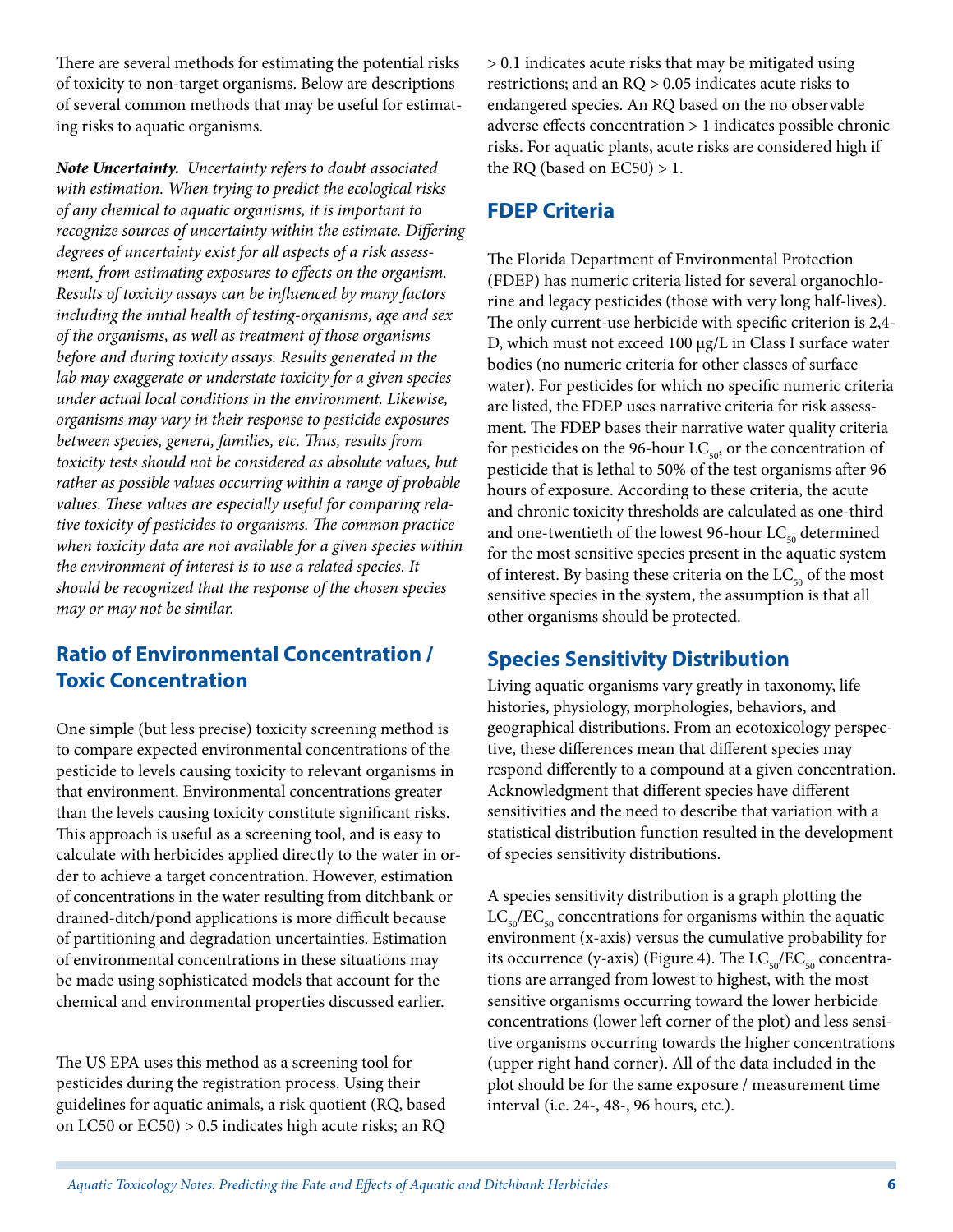

Figure 4. Example of a species sensitivity distribution. Species sensitivity decreases as concentration increases. The vertical line on the plot represents a hypothetical concentration in the water following treatment. Organisms appearing on the left-side of that line would likely be affected by the herbicide, while those to the right would not.

These plots can be interpreted in two ways. First, potential organisms at risk (acute mortality) due to herbicide applications can be visualized by drawing a vertical line on the plot at the treatment target concentration (for herbicides with target water column concentrations). Organisms appearing on the left side of that line would likely be affected by the herbicide, while those to the right would not. Since information regarding toxicity to all organisms may not be available for a given herbicide, the second interpretation is more generic. In this case, the  $LC_{50}/EC_{50}$  distribution represents the world of possible species in the system of interest and the percent of genera possibly affected is read off of the y-axis. This is accomplished by drawing a line from the target concentration- $LC_{50}/EC_{50}$  intersection point to the y-axis. Using the hypothetical example in Figure 4, 15% of the aquatic genera are predicted to be at risk at a water column concentration of 1 mg/L.

## **References**

Hoffman, D.J., B.A. Rattner, G.A. Burton, Jr., and J. Cairns, Jr. (eds). 2002. *Handbook of Ecotoxicology, 2nd Edition*. Lewis Publishers, Boca Raton, FL.

Merrit, R.W. and K.W. Cummins. 1996. An Introduction to the Aquatic Insects of North America, 3rd edition. Kendall/ Hunt Publishing Company, Dubuque, IA.

Pennak, R.W. 1989. *Freshwater Invertebrates of the United States, 3rd Edition*. John Wiley & Sons, Inc, New York.

Ruppert, E.E., R.S. Fox, and R.D. Barnes. 2004. *Invertebrate Zoology: A Functional Evolutionary Approach, 7th edition*. Brooks/Cole-Thomson Learning, Belmont, CA.

Wauchope, R. D., Buttler TM, Hornsby AG, Augustijn-Beckers PWM, Burt JP. 1992. The SCS/ARS/CES pesticide properties database for environmental decision-making. *Rev Environ Contam Toxicol* 123:1-164.

| <u>. which is a model in writing possibility to many or will meland its increased</u> |                                                                                                                                                                                      |  |
|---------------------------------------------------------------------------------------|--------------------------------------------------------------------------------------------------------------------------------------------------------------------------------------|--|
| <b>Factor</b>                                                                         | <b>Description</b>                                                                                                                                                                   |  |
| Mode of Action                                                                        | Specific biochemical pathway that is impacted by the pesticide, resulting in negative effects such as death, reduced<br>reproduction, reduced health, or some other negative impact. |  |
| Concentration                                                                         | The actual amount of pesticide in the water column and/or sediments to which the organisms are exposed.                                                                              |  |
| <b>Exposure Duration</b>                                                              | The amount of time the organism is exposed to the pesticide. The probability of toxic effects generally increases as<br>exposure duration increases if a mode of action is present.  |  |

#### Table 1. Factors affecting potential toxicity of an aquatic herbicide.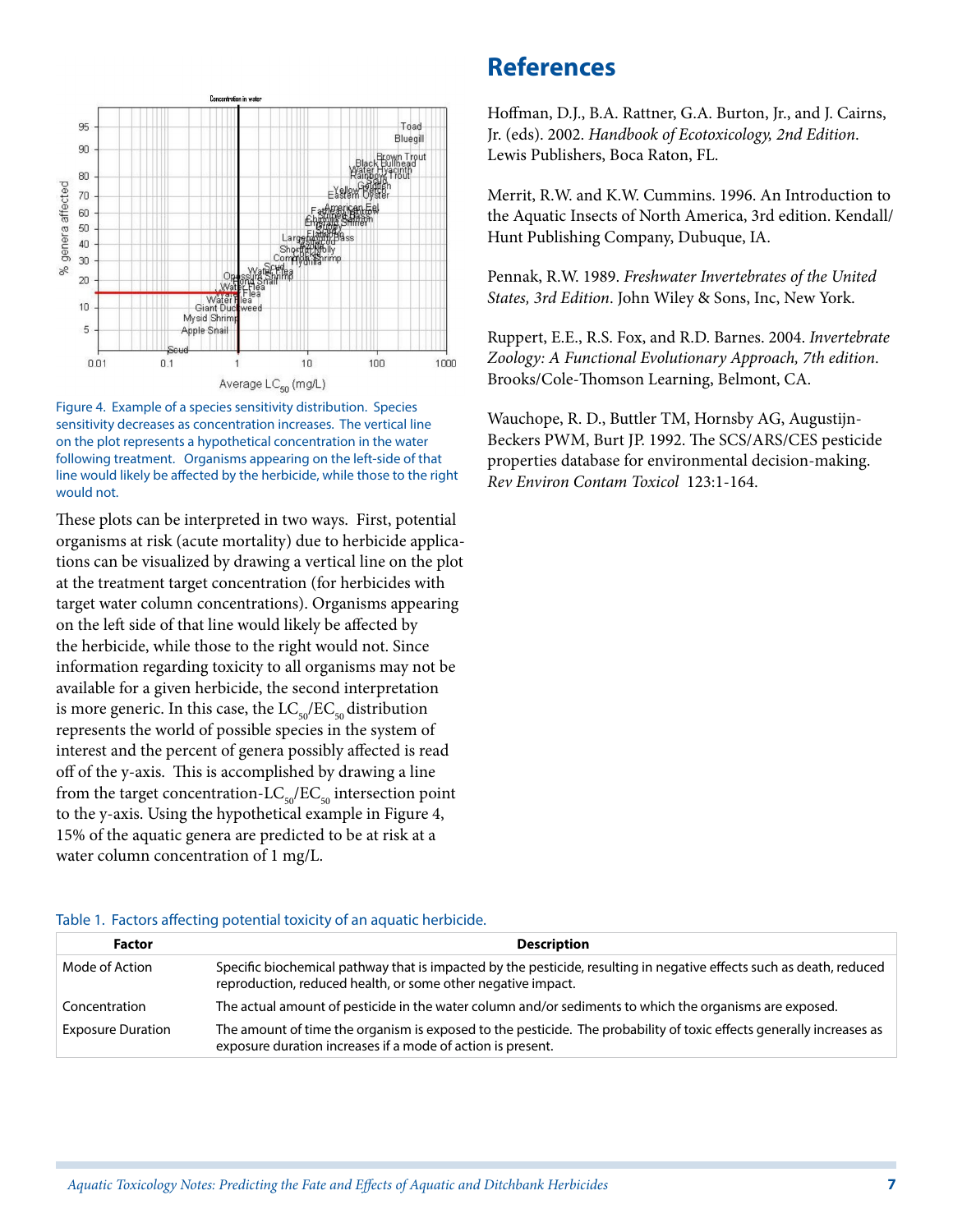Table 2. Summary of the expected environmental behavior of ionizable pesticides based on ionization constants. Table taken from Wauchope et al. (1992).

| pK /pK Value                                  | Dominant form <sup>1</sup>                       | <b>Environmental Behavior</b>                                                                                                                             |  |
|-----------------------------------------------|--------------------------------------------------|-----------------------------------------------------------------------------------------------------------------------------------------------------------|--|
| $pK_s < 3$                                    | anion                                            | Highly mobile in soil unless chemical complex formed; less mobile under<br>very acidic conditions; very soluble; nonvolatile.                             |  |
| $pK_{a}$ >10                                  | neutral                                          | Behaves like nonionic material except at extremely high pH; less mobile<br>than anion; probably much less soluble than anion; volatilization<br>possible. |  |
| $pK$ <sub>2</sub> 3-10                        | mixture of neutral and anions<br>depending on pH | If pH is near the $pKa$ , mobility, solubility and volatility will be sensitive to<br>pH.                                                                 |  |
| $pK_h$ <4                                     | cation                                           | Immobile (clay surface sorption); very soluble; extreme soil sorption leads<br>to long half-life but little biological activity; nonvolatile.             |  |
| $pK_h$ 4-11                                   | mixture of neutral and anions<br>depending on pH | If pH is near pK <sub>N</sub> , mobility, solubility, and volatility will be sensitive to pH.                                                             |  |
| $pKb$ >11                                     | neutral                                          | Behaves like nonionic material except at extremely low pH; much more<br>mobile, and less soluble than cation; volatilization possible.                    |  |
| <sup>1</sup> Assumes soil pH ranges from 5-8. |                                                  |                                                                                                                                                           |  |

#### Table 3. Listing of common fish used for toxicity testing in North America, and their ecological significance.

| <b>Common Name</b> | <b>Latin Name</b>    | <b>Description and Ecological Significance</b>                                                                                                                                                                           |
|--------------------|----------------------|--------------------------------------------------------------------------------------------------------------------------------------------------------------------------------------------------------------------------|
| Bluegill           | Lepomis machrochirus | One of largest and most common sunfish; native to eastern/central North America;<br>Habitat: shallow, weedy, warm water of lakes, ponds, and heavily vegetated slowly<br>moving areas of small rivers and larger creeks. |
| Channel catfish    | Ictalurus punctatus  | Commercially significant; freshwater fish; Range: throughout North America; feeds<br>on small fish, crustaceans (i.e. crayfish), clams, snails, aquatic insects, and small<br>mammals.                                   |
| Fathead minnow     | Pimephales promelas  | Small, warm/fresh water species; Habitat: ponds, lakes, ditches, slow muddy streams;<br>omnivorus, feeding on living invertebrates and detritus; widely distributed.                                                     |
| Rainbow trout      | Oncorhynchus mykiss  | Cold/fresh water species; widespread in NE North America east of the Mississippi<br>river. Economically important.                                                                                                       |
| Sheepshead minnow  | Cyrinodon variegatus | Grows up to 3 inches long; tolerant of high temperatures and salinities; typically<br>found in estuaries; shallow water.                                                                                                 |

#### Table 4. Listing of common aquatic plants used for toxicity testing in North America, and their ecological significance.

| <b>Common Name</b> | <b>Latin Name</b>         | <b>Description and Ecological Significance</b>                                                                                                                                      |
|--------------------|---------------------------|-------------------------------------------------------------------------------------------------------------------------------------------------------------------------------------|
| Duckweed           | Lemna sp.                 | Small (2-4 mm) floating plant; food source for water fowl and small animals;<br>provides food, shelter, and shade for fish; provides physical support for various<br>invertebrates. |
| Green algae        | Selenastrum capricornutum | Representative of freshwater primary producers, which are the base of<br>freshwater aquatic food chains.                                                                            |
| Marine algae       | Skeletonema costatum      | Representative of marine water primary producers, which are the base of<br>marine aquatic food chains.                                                                              |